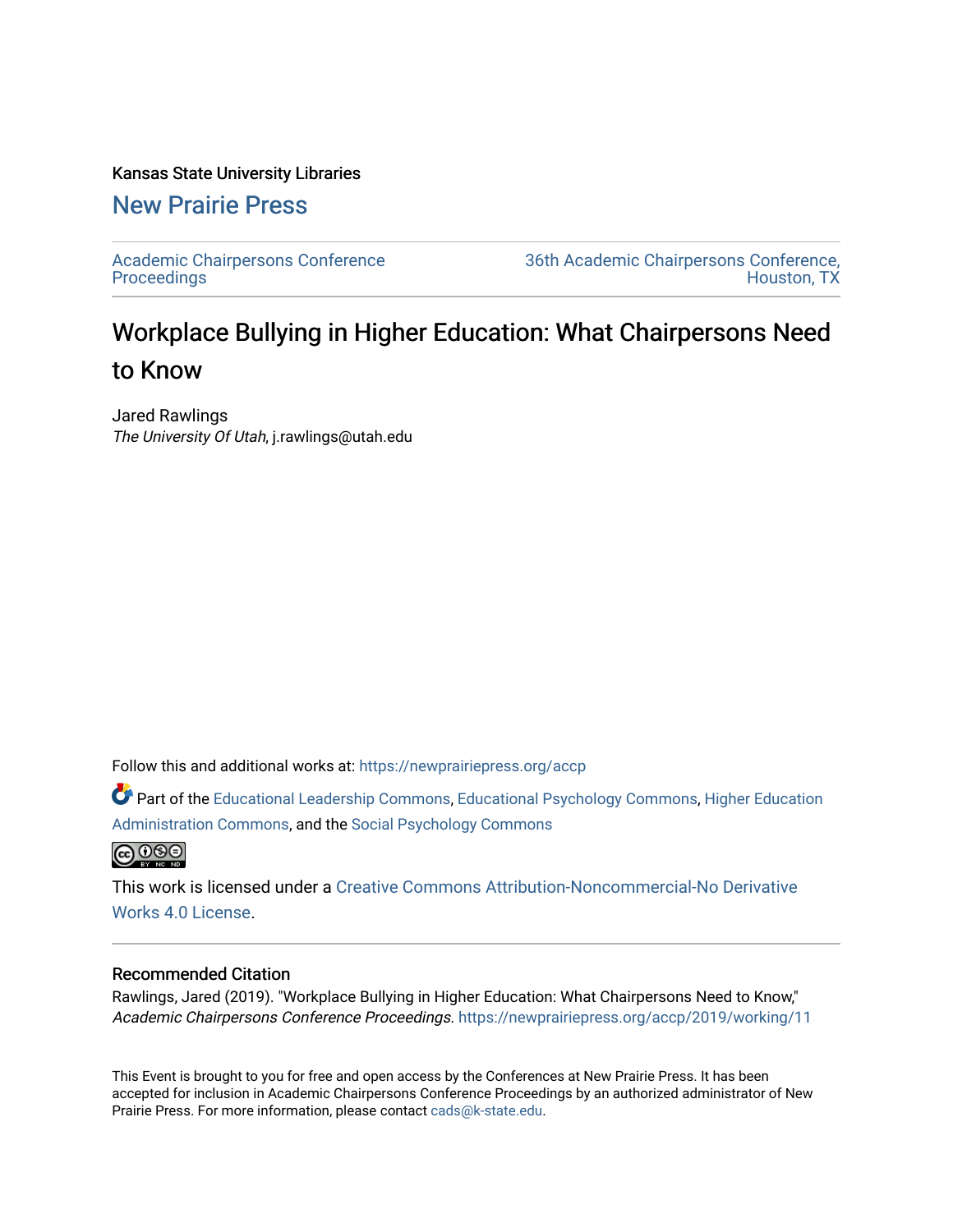**Title:** Workplace Bullying in Higher Education: What Chairpersons Need to Know

**Presentation Theme:** Working with Faculty and Administration

**Presentation Type:** Best Practice Presentation (45 minutes)

# **Abstract (25-50 words):**

Workplace bullying behavior exists in higher education and the purpose of this session is to present current research about bullying behaviors, explain the impact of bullying between and among populations (faculty and staff), explicate legal and ethical issues, and model practices for academic chairpersons to address bullying behaviors.

Keywords: Five (5) keywords about your presentation. These are used to help participants search for sessions in the conference proceedings.

# **Workplace Bullying, Higher Education, Faculty, Support Staff, Incivility**

# **Overview (300-500 words):**

We all know bullying occurs on children's playgrounds, inside the school building, and even within the adult workplace; however, what about the academy? In 2008, approximately 31% of educators in higher education reported being victims of workplace bullying from administration (McKay et al., 2008). Workplace bullying in academia differs from workplace bullying in other settings. When the bullies in academia have tenure, the perpetrators have job security and seniority over others. Unique from the traditional examples of workplace bullying, which include harsh criticism and social isolation, bullying in academia challenges the educator's access to success. As academic chairpersons, we must protect each educator's access to success and understand how to prevent workplace bullying. In this interactive session, participants will see and discuss current research about bullying behaviors, explain the impact of bullying between and among populations (faculty, administration, and staff), explicate legal and ethical issues, and model practices for academic chairpersons to address bullying behaviors. This presentation will include advice related to faculty development, mitigating conflicts, initiating new programs and working with higher administration.

# **Relevance of session to chairpersons:**

Given the purpose of the conference, along with the related themes (Leadership and Management, Working with Faculty and Administration and Operating the Department), this session is relevant to all chairpersons. Newly-appointed and experienced chairpersons will benefit from this presentation as the information presented will provide them information, guidance, and recommendations related to their position.

# **Presentation focus:**

This presentation will focus on disseminating empirical evidence about workplace bullying unique to academia and strategies for prevention. Participants will be able to experience the content through small group collaboration and demonstration of prevention strategies.

# **Recommendations for chairpersons:**